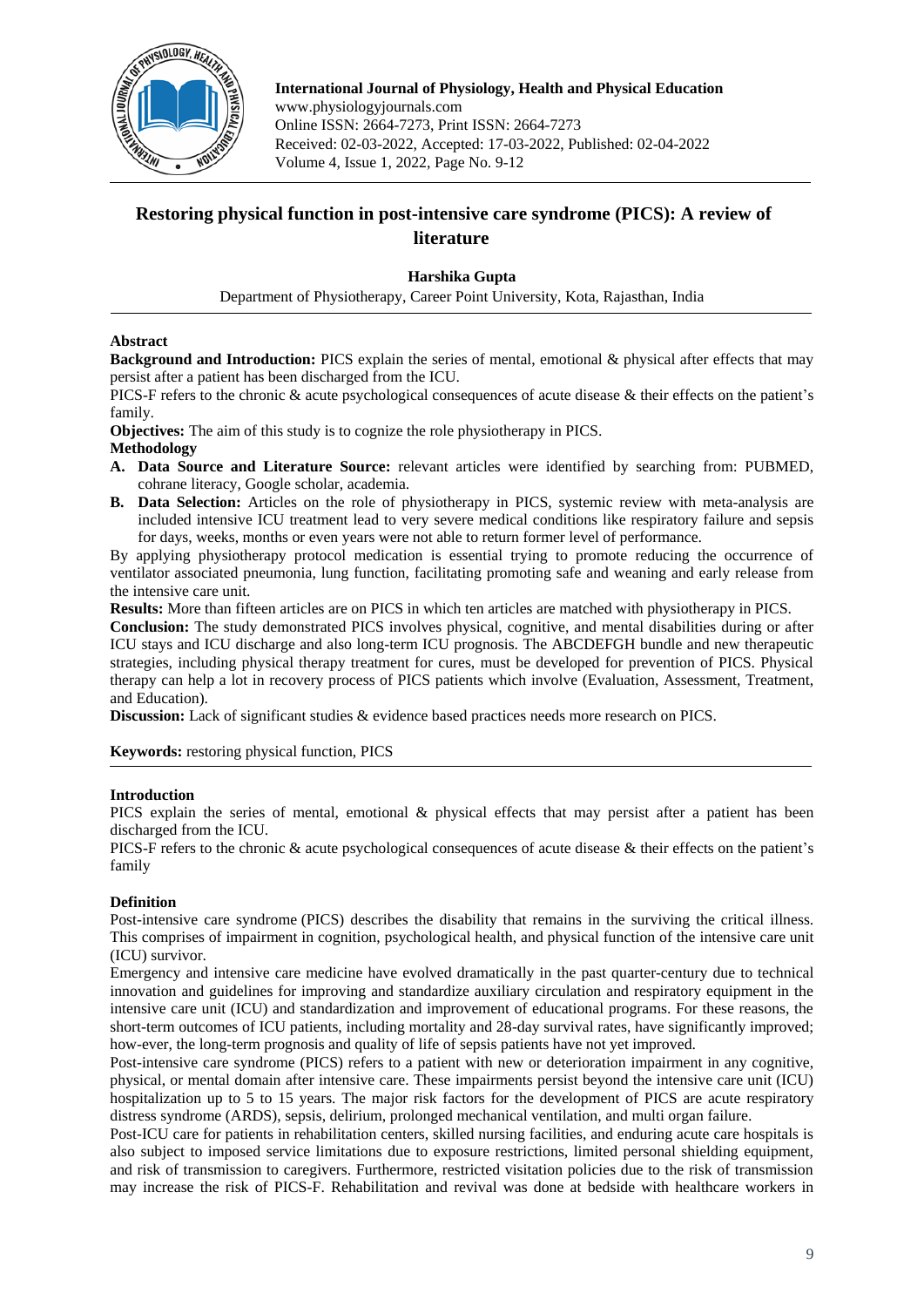personal protective equipment. There will probably be a more important need to support mental health as many will be grieving the loss of loved ones and experience unemployment, anxiety, and social isolation.

Patients with COVID-19 discharge from the hospital must be evaluating for the burden of care at home. COVID 19 has changed the healthcare landscape and could affect access to care for the elderly and minorities due to cost savings, unemployment, and lack of ability to use technology for virtual outpatient visits. At the time of hospital follow-up, primary care providers (family medicine and internal medicine physicians) should be responsive of and assess patients for signs and symptoms of PICS. Referral to an ICU recovery clinic could also help the physician administer the patient's complex and multidisciplinary physical and neuropsychiatric needs.

It is vital to establish adequate screening opportunities. This may be done by a general practitioner alone or by a multiprofessional team consisting of a rehabilitation physician, a physical therapist, a psychologist, a critical care physician and others. The choice of a screening technique (including telemedicine and other e-health applications) depends on available resources, local healthcare infrastructure and availability of further rehabilitative interventions. There is strong evidence from systematic reviews that the availability and application of rehabilitation interventions are of primary importance to deal with the consequences of intensive care and mechanical ventilation. This has been supported by several randomized controlled trials as well.

### **Cognitive impairments in PICS**

Seriously ill patients experience high levels of physical and psychological stress in the ICU; these experiences consequence in cognitive impairments in patients with PICS. New or worsening impairments in cognitive function persist months to years after hospital discharge and are associated with poor daily functioning and decreased quality of life. Cognitive impairments comprise impaired memory, executive function, language, attention, and visual– spatial abilities.

Hypoglycemia, hyperglycemia, oscillations in serum glucose, delirium, and in-hospital acute stress symptoms have been recognized as possible risk factors for persistent cognitive impairment after critical illness. There is high evidence that patients with delirium in the ICU are at a greater risk of long-term results of cognitive dysfunction.

### **Dementia is a related disease of cognitive dysfunction and a number of studies have reported the association between dementia and ICU treatment.**

Mental impairment in PICS Depression, anxiety, and post-traumatic stress disorder (PTSD) are the major mental illnesses that consist of PICS. The mental status impairments that can arise among critical illness survivors include depression in approximately 30%of survivors, anxiety in 70%, and PTSD, which is characterized by intrusive memories that arise from a mixture of true events after ICU discharge, in 10–50%; therefore, every patient with supposed PICS should undergo formal mental assessment if possible. A systematic review showed that two of seven studies have shown that female sex to be a significant predictor of PTSD after ICU care. Preexisting depression, anxiety, PTSD, subordinate education level, and alcohol abuse also increase the risk of ICUacquired mental illness.

#### **Post-intensive care syndrome– family**

Serious illness can not only have a significant physical and psychological impact on patients who live but can also have a psychological impact on their families. The factors associated with a high risk of adverse psychological conditions in the families of ICU survivors include depression, anxiety, PTSD, acute stress disorder, and complex grief. The cluster of such adverse psychological reactions is called post-intensive care syndrome– family (PICS-F).

### **Prevention**

A number of prevention interventions have focused on unsympathetic psychological reactions, including improving communication, providing family support, family presence in the ICU, and using specific consultations.

# **Prevention of PICS**

# *ABCDEFGH bundle*

The ABCDE package is broadly known as the package that addresses the risks of sedation, delirium, and immobility. ABCDE is composed of: A, airway management, assess, pre-vent, and manage pain; B, breathing trials, including daily interruptions of mechanical ventilation, spontaneous awakening trials, and spontaneous breathing trials; C, coordination of care, choice of analgesia and sedation and communication; D, delirium assessment, management, and prevention; and E, exercise and early mobility. They are also risk factors for PICS. Furthermore, FGH can be added to the list for the prevention of PICS. FGH includes: F, family involvement, follow-up referrals, and functional reconciliation; G, good handoff communication; and H, handout materials on PICS and PICS-F. The present review focused on early mobility (physical rehabilitation), follow-up referrals (ICU follow-up clinics) with new domains, including nutrition, nursing care, diary, and environment management.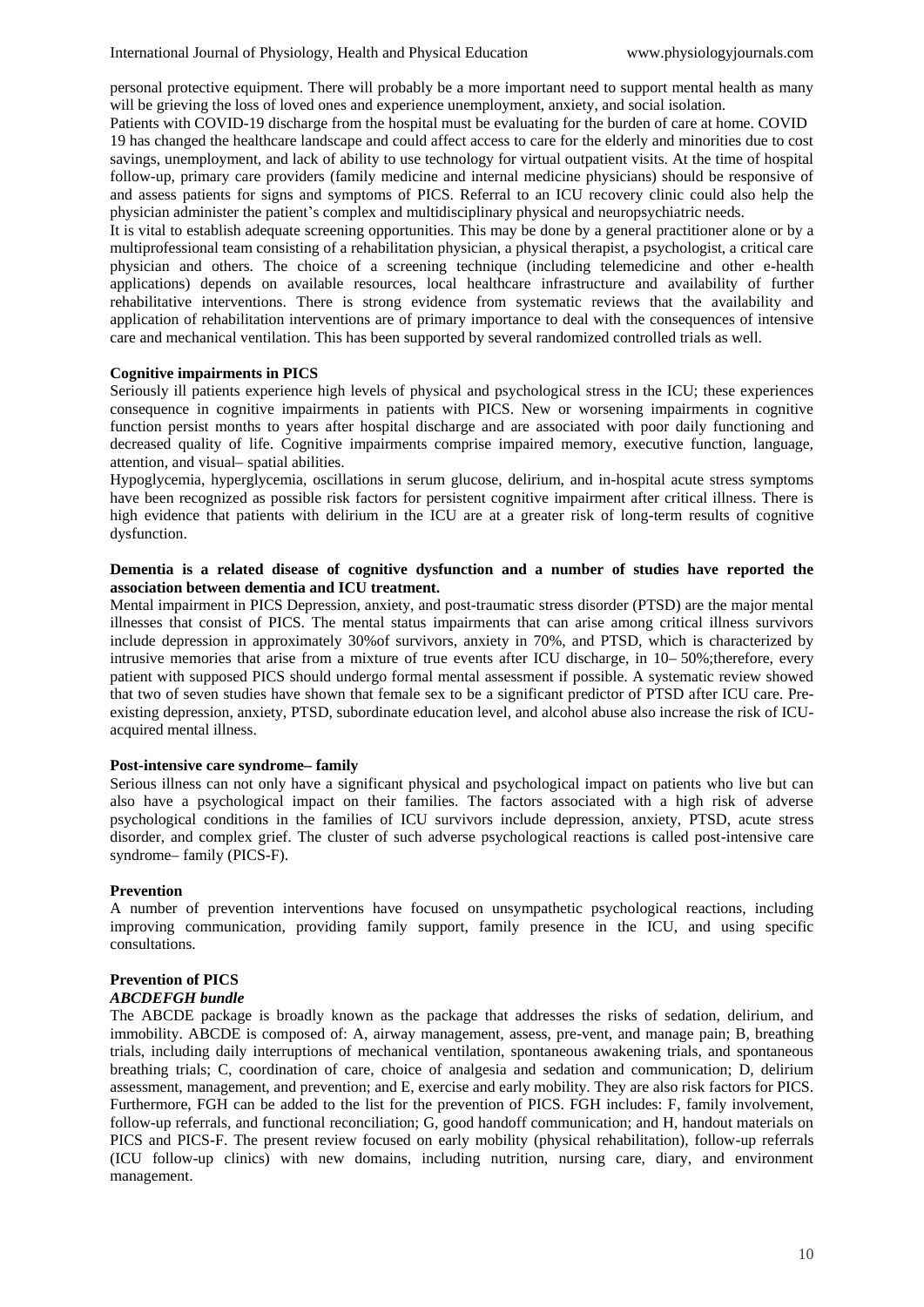



### **Physical rehabilitation**

The main reason of rehabilitation in the ICU is to improve the quality of life by maintaining, improving, and reacquiring activities of daily living. The definition of " early" in early rehabilitation practice usually refers to intensive physical rehabilitation that is implemented in adding to regular care at any time during an ICU stay. The term " early" has yet to be defined as, among various studies; the onset of interventions could vary by as much as1week. Many critically ill patients have PICS symptoms following ICU discharge. A previous systematic review reported no clear effect of intensive physical rehabilitation following ICU discharge on clinically related outcomes, such as quality of life. Our updated review also clarified no improvement in quality of life or mortality.

Preventing PICS symptoms from ICU admission is more important than intensive treatment of PICS following ICU discharge. Physical rehabilitation for mobility includes activities such as sitting, standing, and ambulation, as well as passive exercises including range-of-motion exercises and ergometers.

### **Post hospital discharge**

Patients with COVID-19 discharged from the hospital must be evaluated for the burden of care at home. COVID-19 has changed the healthcare landscape and may impact access to care for the elderly and minorities due to lost savings, unemployment, and inability to use technology for virtual outpatient visits. At the time of hospital follow-up, primary care providers (family medicine and internal medicine physicians) should be aware of and assess patients for signs and symptoms of PICS. Referral to an ICU recovery clinic could also help the physician manage the patient's complex and multidisciplinary physical and neuropsychiatric needs.

Patients with COVID-19 who were critically ill and admitted to the ICU receive follow-up at the post-ICU recovery clinic 4 weeks after hospital discharge through virtual visits and in person visits. Patients often have many needs and including family members at follow-up visits allows providers to screen caregivers for distress, improve treatment adherence, and address gaps in social support.

**Materials and Methods Study Design** Narrative Study/Literature Review

#### **Source of Data**

Cohrane literacy, Google scholar, SCOPUS, academia, Shodhganga, PuBMed, Research Gate & Academia.

#### **Results and Discussion**

Intensive care unit follow-up clinics are expected to be a place for follow-up of PICS developed during hospitalization as well as for the uncover and treatment of newly developed PICS after discharge. There is also inadequate evidence regarding the use-fullness of ICU follow-up clinics; therefore, further verification is necessary for future development.

### **Conclusion**

POST -intensive care syndrome includes cognition, physical, and mental impairments that occur during ICU stay or after ICU discharge, as well as the long-term prognosis of ICU patients. For prevention of PICS, it is important to carry out the ABCDEFGH bundle and new therapeutic strategies, including diary, nutrition, nursing care, and environmental management for healing. In addition, PICS will be a new task for intensive care medicine in the 21st century that has reached the end of mature acute care, including several problems regarding end-of-life care.